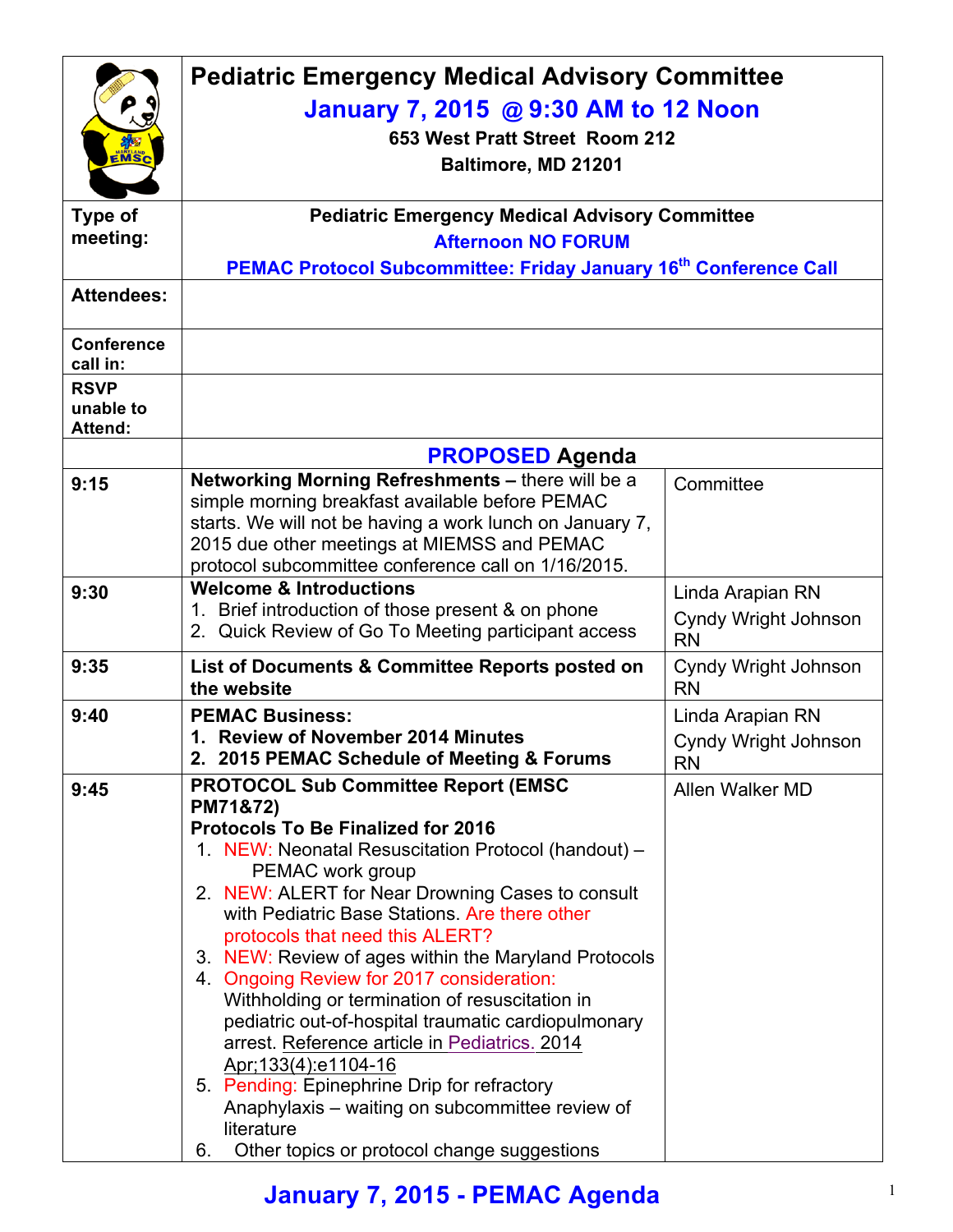| 10:15 | <b>Update on EMSC Performance Measures -</b><br><b>EMSC PM 73 - Ambulance Equipment</b><br>1) VAIP 2014 - posted on line and in effect.                                                                                                                                                                                                                                   | Cyndy Wright Johnson<br><b>RN</b> |
|-------|---------------------------------------------------------------------------------------------------------------------------------------------------------------------------------------------------------------------------------------------------------------------------------------------------------------------------------------------------------------------------|-----------------------------------|
|       | 2) Work Group on Minimum Equipment standards<br>for all ground vehicles has met twice with meeting<br>scheduled for 205                                                                                                                                                                                                                                                   |                                   |
|       | <b>EMSC PM 74 - Pediatric ED Categorization - Three</b><br>levels have been drafted based upon NPRP responses<br>and data analysis. Similar processes in place in<br>neighboring states.                                                                                                                                                                                  | Allen Walker MD                   |
|       | <b>EMSC PM 76 &amp; 77:</b><br>1. 2014 MIEMSS Interhospital Transfer Resource<br>Manual was distributed at the October 16 <sup>th</sup> Base<br><b>Station meeting at MIEMSS</b><br>2. Pediatric Critical Care - joint writing group has<br>drafted language for a new section within Specialty<br>Care Transport.<br><b>EMSC PM 78 - Conferences for 2015 and APLS -</b> | Cyndy Wright Johnson<br><b>RN</b> |
|       | see discussion under Educational report below                                                                                                                                                                                                                                                                                                                             |                                   |
| 10:30 | <b>EDUCATION Sub Committee</b><br>1. PEPP $3^{rd}$ Edition – BLS Courses as preconference<br>in 2015                                                                                                                                                                                                                                                                      | Danielle Joy RN<br><b>NREMTP</b>  |
|       | 2. APLS - Winter 2015 Schedule                                                                                                                                                                                                                                                                                                                                            | Allen Walker MD                   |
|       | 3. BLS Committee                                                                                                                                                                                                                                                                                                                                                          | EL&C                              |
|       | 4. ALS Committee                                                                                                                                                                                                                                                                                                                                                          | EL&C                              |
|       | 5. 2015 Conference Schedule - please see online                                                                                                                                                                                                                                                                                                                           | Danielle Dunn                     |
|       | 6. Other Educational opportunities                                                                                                                                                                                                                                                                                                                                        | Committee                         |
| 10:45 | <b>Family Centered Care Sub Committee</b><br>1. EMSC National FAN conference calls                                                                                                                                                                                                                                                                                        | Mary Ellen Wilson RN              |
|       | 2. Panda Bear Mascot program for outreach to children<br>and families.                                                                                                                                                                                                                                                                                                    |                                   |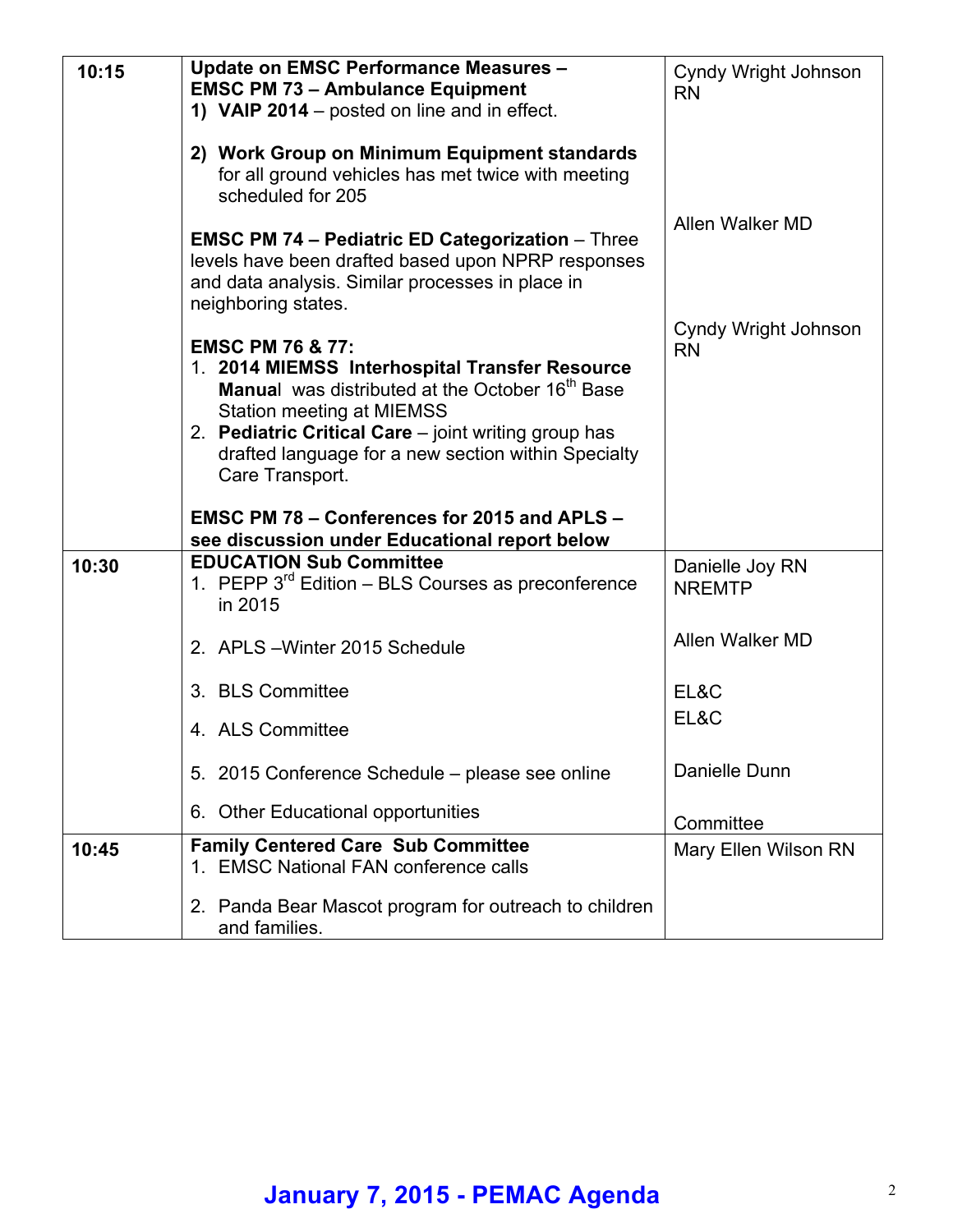| 11:00 | <b>Maryland Organizations &amp; Committees</b>                                   |                            |
|-------|----------------------------------------------------------------------------------|----------------------------|
|       | <b>AAP Updates</b>                                                               | Jen Anders MD              |
|       | $\triangleright$ Maryland update - COPEM & COVIPP                                | <b>Rich Lichenstein MD</b> |
|       | > National COVIPP<br>$\triangleright$ National update – COPEM                    | Cyndy Wright Johnson       |
|       |                                                                                  | <b>RN</b>                  |
|       | <b>ACEP Updates - new website &amp; management</b>                               |                            |
|       | www.mdacep.org                                                                   | Kathy Brown MD             |
|       | $\triangleright$ Maryland update - EMS Committee                                 | Kathy Brown MD             |
|       | > Maryland's NEW - Pediatric Committee                                           |                            |
|       | <b>ENA Updates - www.mdena.org</b>                                               |                            |
|       | $\triangleright$ State report                                                    | Barabara Ayd RN            |
|       | $\triangleright$ Local updates                                                   |                            |
|       | > Maryland ENA Regional Conferences                                              |                            |
|       | > National Conference update                                                     |                            |
|       | <b>SCHOOL HEALTH Updates</b>                                                     |                            |
|       | $\triangleright$ School Health committee(s) update                               | Laurel Moody RN            |
|       |                                                                                  |                            |
|       | <b>Critical Care Updates</b>                                                     | Liz Berg RN                |
|       | $\triangleright$ AACN                                                            | <b>Charlotte Glicksman</b> |
|       | $\triangleright$ AAP                                                             | MD/ Jason Custer MD        |
|       | <b>Commercial Ambulance Service Advisory</b>                                     |                            |
|       | Committee (CASAC @ MIEMSS)                                                       | <b>SOCALR</b>              |
|       | $\triangleright$ Spring Meeting update                                           | representative             |
|       | $\triangleright$ SCT subcommittee                                                |                            |
|       | $\triangleright$ Neonatal subcommittee                                           |                            |
|       |                                                                                  |                            |
|       | Jurisdictional Affairs Committee (JAC @ MIEMSS)<br>$\triangleright$ BLS          | Jim Richardson EMTB        |
|       | <b>ALS</b><br>➤                                                                  | <b>Judy Micheliche NRP</b> |
|       | Instructors                                                                      | Paul Massarelli NRP        |
| 11:15 | <b>Transport &amp; Interfacility Update</b>                                      |                            |
|       | <b>EMSC PM 76 &amp; 77 and MIEMSS regulatory review</b>                          |                            |
|       | process                                                                          | Danielle Joy RN            |
|       | 1. Safe Transport of Children - Reference Card<br>should be on ground ambulances | <b>NREMTP</b>              |
|       |                                                                                  |                            |
|       | 2. Safe Transport of Children in Ambulance-editing                               |                            |
|       | of conference call and LMS                                                       |                            |
|       |                                                                                  |                            |